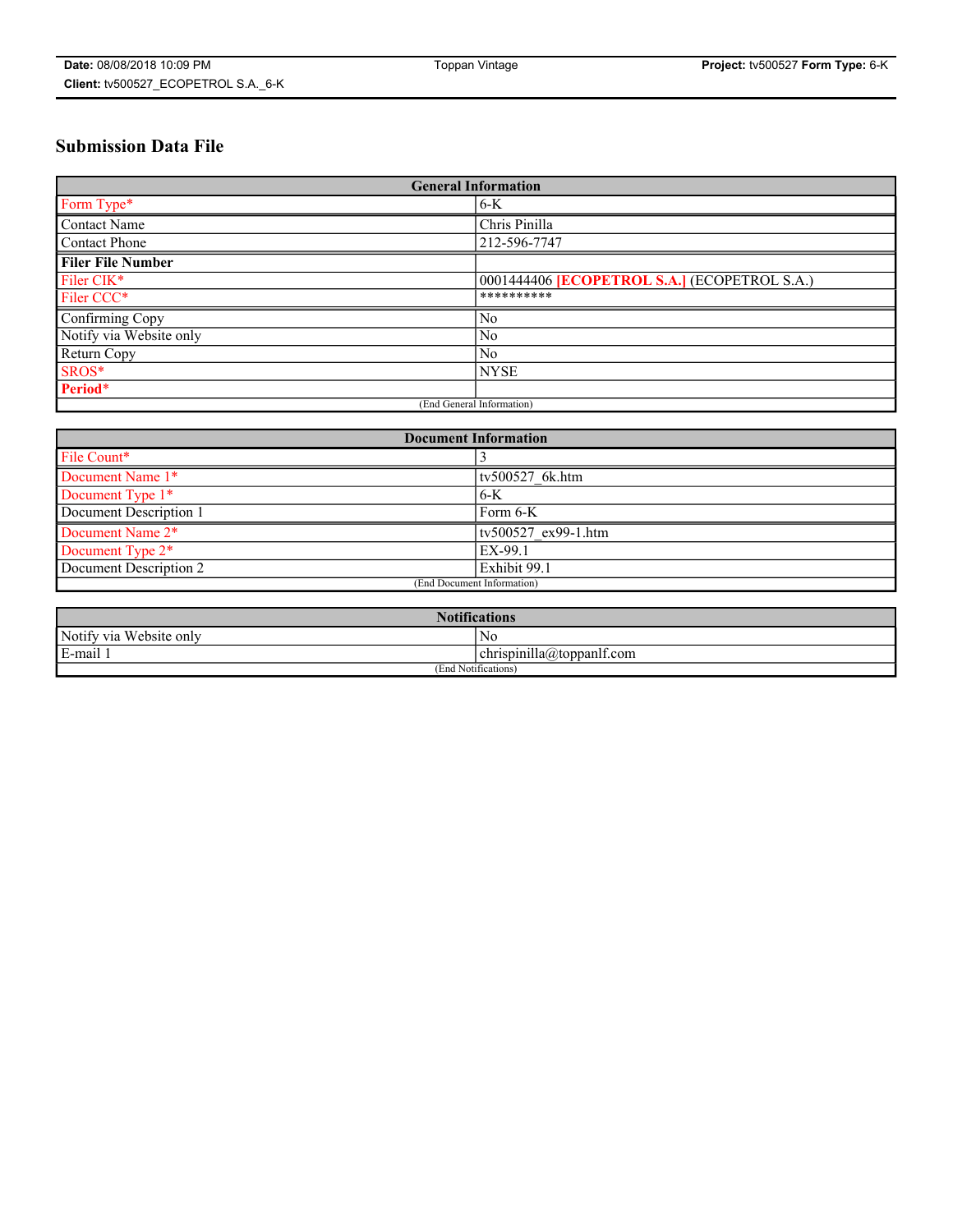#### **UNITED STATES SECURITIES AND EXCHANGE COMMISSION Washington, D.C. 20549**

#### **FORM 6-K**

#### **REPORT OF FOREIGN PRIVATE ISSUER PURSUANT TO RULE 13a-16 OR 15d-16 UNDER THE SECURITIES EXCHANGE ACT OF 1934**

For the month of August, 2018 Commission File Number 001-34175

### ECOPETROL S.A.

(Exact name of registrant as specified in its charter)

N.A.

(Translation of registrant's name into English)

COLOMBIA

(Jurisdiction of incorporation or organization)

Carrera 13 No. 36 – 24 BOGOTA D.C. – COLOMBIA

(Address of principal executive offices)

Indicate by check mark whether the registrant files or will file annual reports under cover of Form 20-F or Form 40-F.

Form 20-F  $\boxtimes$  Form 40-F  $\Box$ 

Indicate by check mark if the registrant is submitting the Form 6-K in paper as permitted by Regulation S-T Rule 101(b)(1)

 $Yes \Box$  No  $\boxtimes$ 

Indicate by check mark if the registrant is submitting the Form 6-K in paper as permitted by Regulation S-T Rule 101(b)(7)

 $Yes \Box$  No  $\boxtimes$ 

Indicate by check mark whether the registrant by furnishing the information contained in this form is also thereby furnishing the information to the Commission pursuant to Rule 12g3-2(b) under the Securities Exchange Act of 1934.

 $Yes \Box$  No  $\boxtimes$ 

If "Yes" is marked, indicate below the file number assigned to the registrant in connection with Rule 12g3-2(b): 82-  $N/A$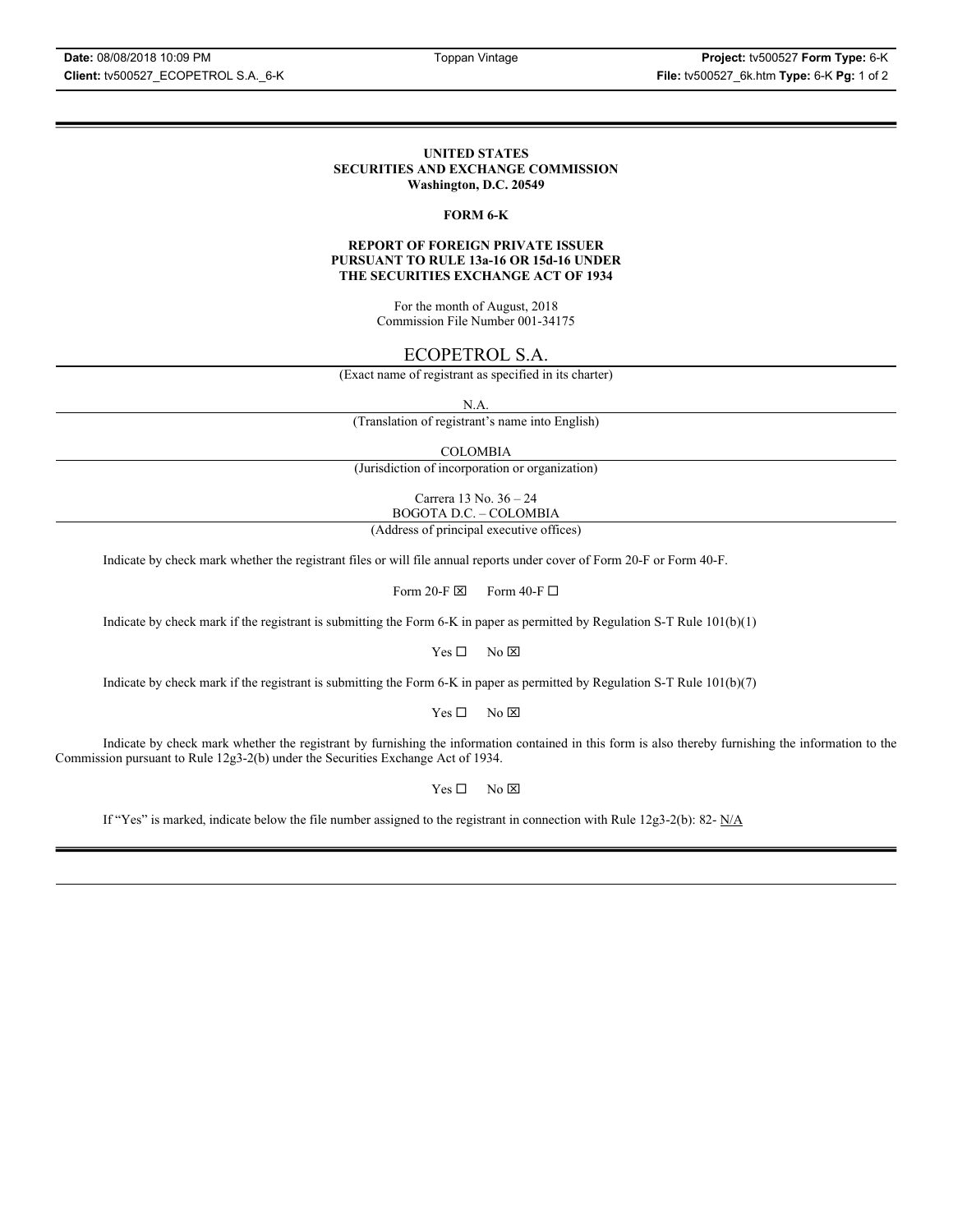#### **SIGNATURES**

Pursuant to the requirements of the Securities Exchange Act of 1934, the registrant has duly caused this report to be signed on its behalf by the undersigned, thereunto duly authorized.

Ecopetrol S.A.

By: /s/ Jaime Caballero Uribe

Name: Jaime Caballero Uribe Title: Chief Financial Officer

Date: August 8, 2018